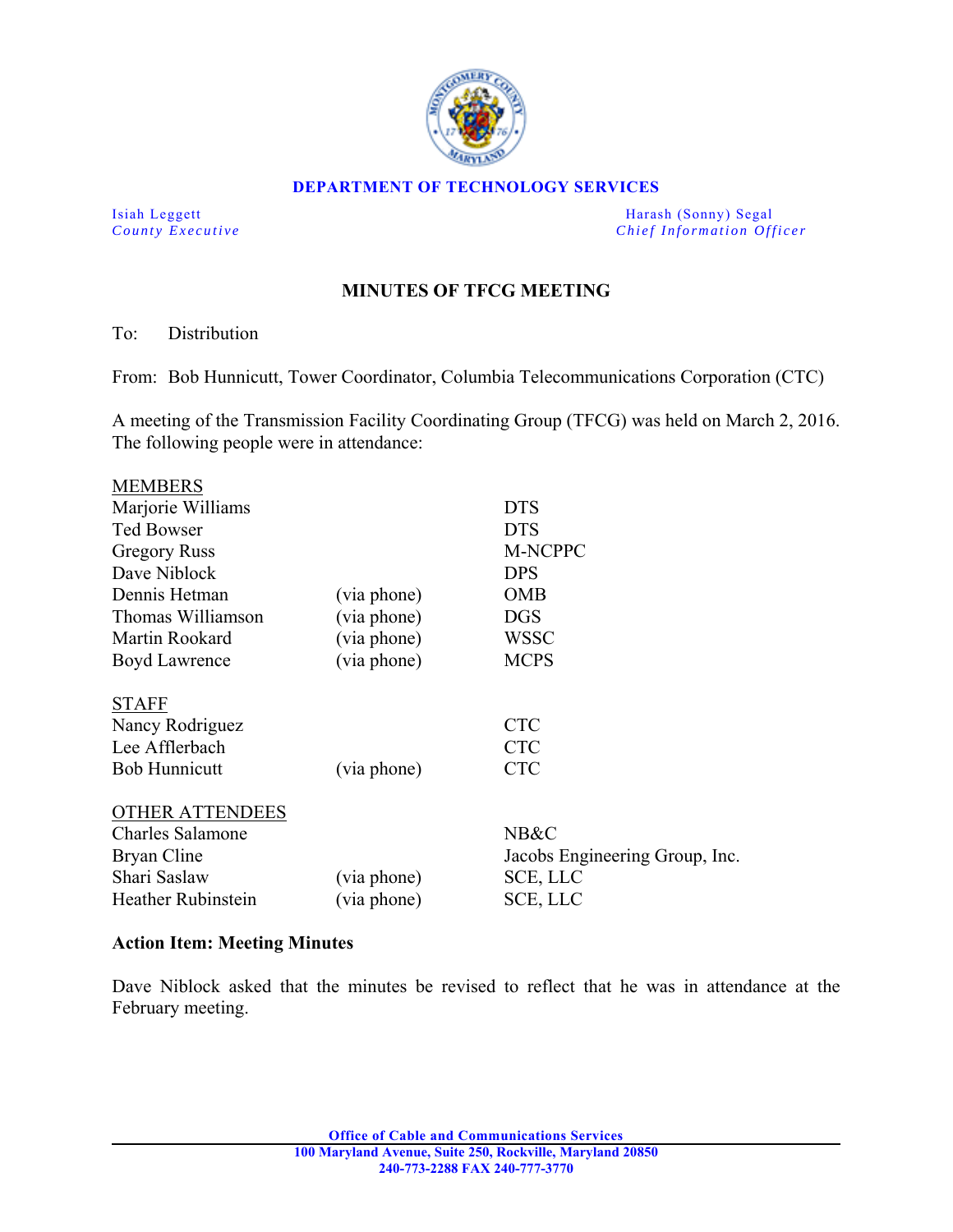Minutes of TFCG Meeting Held March 2, 2016 Page 2 of 7

**Motion:** Mr. Niblock moved that the minutes be approved as amended. Martin Rookard seconded the motion and it was unanimously approved.

### **Action Item: Consent Agenda**

- 1. Verizon Wireless application to attach six panel antennas at the 120' level on a 247'-high AM radio tower on M-NCPPC property located at 9701 Sligo Creek Parkway in Silver Spring (201509-09). *Co-location*. *Conditioned on the applicant providing written approval from M-NCPPC that M-NCPPC approves the attachment at the time of permitting*
- 2. Verizon Wireless application to remove 12 antennas and replace with nine panel antennas at the 138' level on a 150'-high monopole on Bethesda Country Club property located at 7601 Bradley Boulevard in Bethesda (201602-04). *Minor Modification*.
- 3. Verizon Wireless application to remove nine antennas and replace with nine panel antennas at the 121' level on a 126'-high PEPCO transmission line tower on PEPCO property located at Falls Farm Drive in Potomac (201603-02). *Minor Modification*.
- 4. Verizon Wireless application to remove three antennas and replace with three panel antennas at the 135' level on a 200'-high lattice tower on Carver Wheaton Real Property LC property located at 2647 University Boulevard in Wheaton (201603-03). *Minor Modification*.
- 5. Verizon Wireless application to remove nine antennas and replace with nine panel antennas at the 123' level on a 128'-high PEPCO transmission line tower on PEPCO property located at 9712 Aldersgate Road in Potomac (201603-04). *Minor Modification*.
- 6. Verizon Wireless application to remove nine antennas and replace with nine panel antennas at the 113' level on a 118'-high PEPCO transmission line tower on PEPCO property located at Travilah and Dufief Mill roads in Gaithersburg (201603-05). *Minor Modification.*
- 7. Verizon Wireless application to remove three antennas and replace with three panel antennas at the 142<sup>'</sup> level on a 142<sup>'</sup>-high PEPCO transmission line tower on PEPCO property located at 11500 Game Preserve Road in Gaithersburg (201603-06). *Minor Modification*.
- 8. AT&T application to replace three antennas with three panel antennas at the 75' level on an 88'-high bell tower on St. Patrick's Church property located at 4101 Norbeck Road in Rockville (201603-07). *Minor Modification*.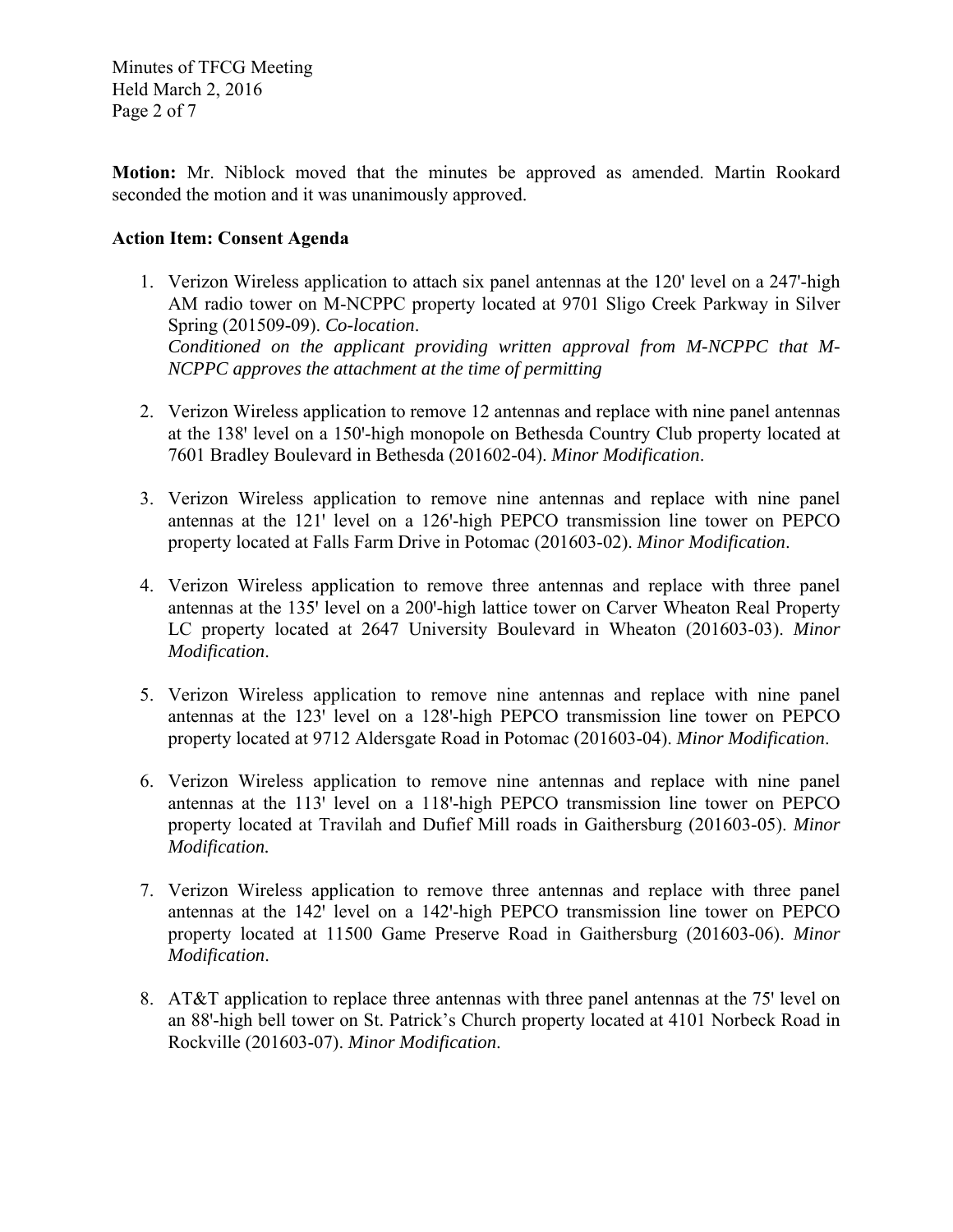Minutes of TFCG Meeting Held March 2, 2016 Page 3 of 7

- 9. T-Mobile application to add three panel antennas at the 90' and 91' levels atop a 78'-high building on Wheaton Plaza Regional Shopping Center property located at 11160 Veirs Mill Road in Wheaton (201603-08). *Minor Modification*.
- 10. T-Mobile application to add three panel antennas at the 100' level on a 250'-high lattice tower on Easterday Properties LLC property located at 9265 Brown Church Road in Mt. Airy (201603-09). *Minor Modification.*
- 11. T-Mobile application to add three panel antennas at the 55' level on a 63'-high silo on H. Steven Steinberg property located at 15021 Dufief Mill Road in Gaithersburg (201604- 01). *Minor Modification*.

**Motion:** Mr. Rookard moved that all items on the Consent Agenda be recommended. Mr. Niblock seconded the motion and it was unanimously approved.

## **Action Item: Regular Agenda**

12. Crown Castle for Verizon Wireless application to install a 33'-high steel pole and attach a 48"-high omni-directional antenna at the 31' level atop the pole on Montgomery County Government property located at Rolling Green Way at Lake Breeze Drive in Potomac (201601-10). *New*.

*Conditioned on any approval needed from the Hearing Examiner for a Conditional Use of this property for the new pole and antenna* 

**Discussion:** Nancy Rodriguez stated that this and the next nine applications are all part a second set of applications filed to further deploy antennas as part of Crown Castle's development of a distributed antenna system (DAS) to add capacity to Verizon Wireless coverage in the north Potomac and Germantown area. She noted that the initial build of this DAS included antennas atop replacement PEPCO poles reviewed and recommended by the TFCG in December as colocations on existing structures. This current set of applications involves all new poles, each to be treated as a New Tower application. Among these 10 applications (Agenda Items #12 through 21, inclusive) there are three different types of new structures to be installed, as follows:

- Install two new wooden poles between existing PEPCO poles;
- Install four 33'-high metal poles with antennas attached to the top of the pole and equipment located inside the pole, and;
- Install four 30'-high metal poles with equipment inside a cabinet to be attached to a wooded post installed at the base of the pole.

Ms. Rodriguez noted that Verizon Wireless stated that the antennas are needed to add capacity in the 2.1 GHz band to support 4G services, frequencies not presently serving the area to be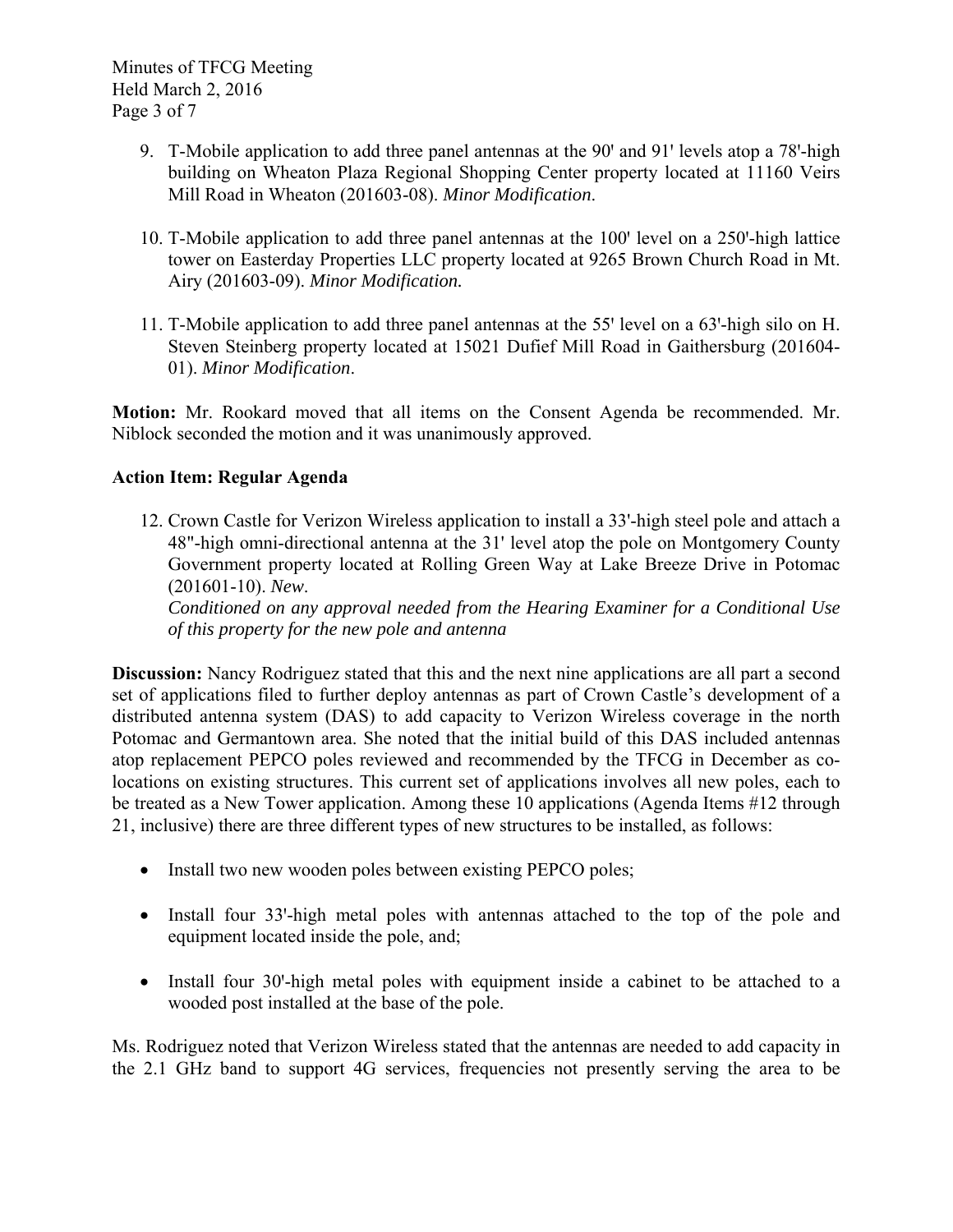Minutes of TFCG Meeting Held March 2, 2016 Page 4 of 7

covered by the DAS. Because each application is a New Tower application, each will require approval by the Hearing Examiner.

Marjorie Williams stated that the new poles will be placed in residential neighborhoods where existing utilities are underground and there are no poles. She said that she has already received numerous phone calls and e-mails from residents objecting to the poles. She added that she has discussed the applications with the Hearing Examiner and zoning officials to verify how the applications will be processed and that they comply with applicable zoning regulations, but that she was unable to obtain confirmation of same prior to today's meeting. Consequently, she suggests that the Tower Coordinator's recommended conditions for the applications include wording that they should also comply with applicable zoning, leaving final determination to the Hearing Examiner and Permitting review process.

Boyd Lawrence asked if the equipment would be similar to that which is typically installed at a monopole. Charles Salamone replied that equipment on the ground will be in metal cabinets, approximately 4' x 4'. Bob Hunnicutt added that some equipment will be located in those cabinets but for other sites, it will be contained inside the new pole or, for the two new wooden poles, equipment will be in a cabinet attached to the pole at the 10' level above ground.

Thomas Williamson noted that he had seen similar poles constructed on Hunter Mill Road in Virginia.

Gregory Russ asked where the antennas will be placed on the poles. Mr. Salamone said in most cases the antennas will be installed at the top of the pole. Mr. Russ said he recalls that there is a minimum height limit for antenna attachments in residential neighborhoods. Mr. Niblock added that if the poles are located in the public right-of-way, there will be no setback issue if the poles are PEPCO distribution line poles, which Permitting will determine when they review the applications. If they are not found to be PEPCO poles, then they will be reviewed like a new tower.

Ms. Williams expressed her interest in acting on the applications today per the TFCG review requirements, which do not include a final zoning determination, so the applicants can move forward to the appropriate zoning and hearing review process. Mr. Niblock stated an interest in obtaining official guidance on how to proceed with these types of applications. Ms. Williams agreed and added that Crown Castle and Verizon Wireless may need to discuss the DAS project with a broader group of the County to explain the nature of DAS and the need for these facilities.

Lee Afflerbach stated that the RF maps provided by the Verizon Wireless show a need for these DAS access points if Verizon Wireless is to utilize the 2.1 GHz band to add this capacity needed to provide its 4G services to these areas. He also noted that the DAS access points can provide coverage to this area in lieu of monopoles.

Ms. Williams asked for a motion to recommend Agenda Items #12 through 21 as conditioned by the Tower Coordinator and adding wording that they must comply with applicable zoning to be determined.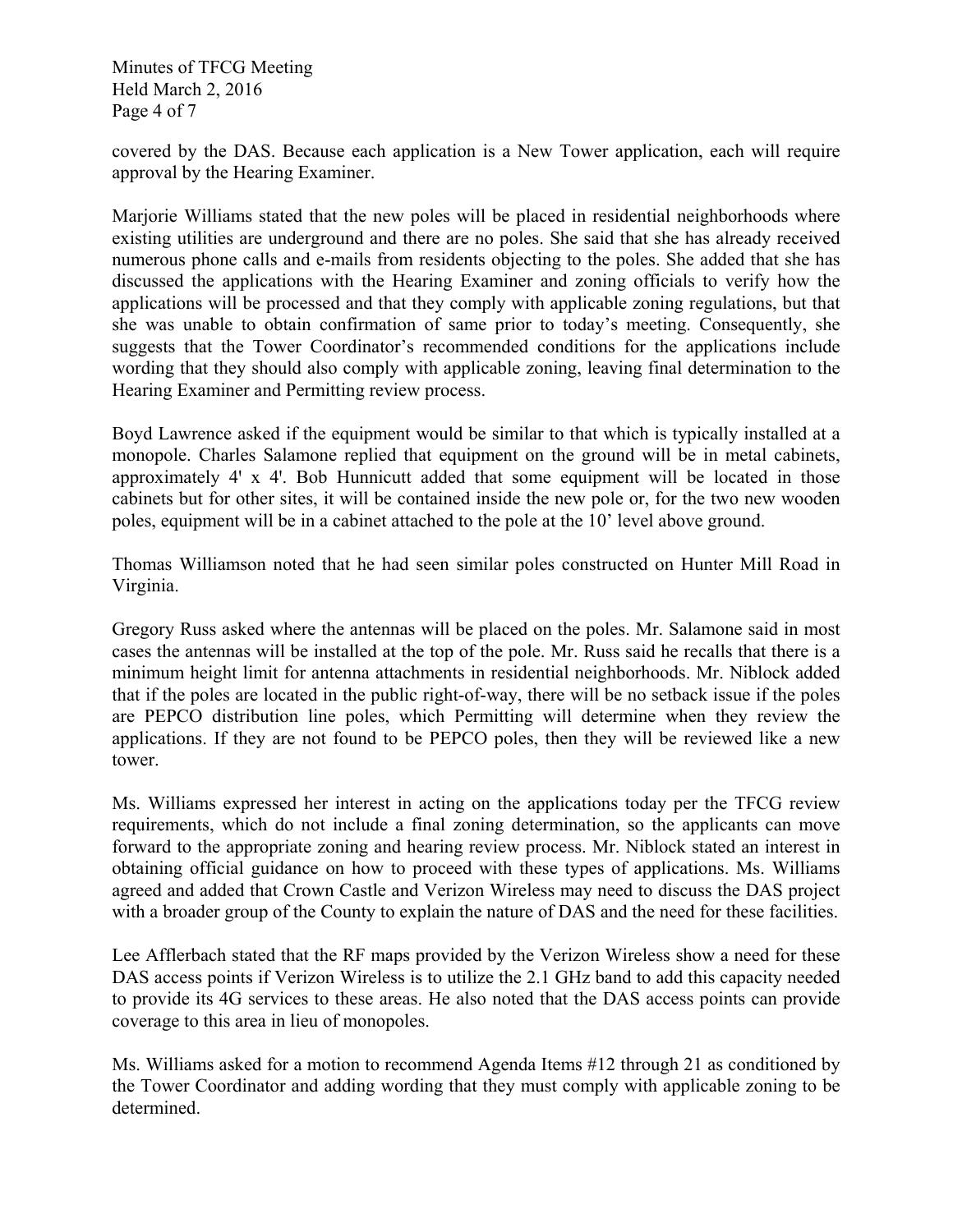Minutes of TFCG Meeting Held March 2, 2016 Page 5 of 7

- 13. Crown Castle for Verizon Wireless application to install a 33'-high steel pole and attach a 48"-high omni-directional antenna atop the pole at the 31' level on Montgomery County Government property located at 11626 Green Watch Way in Potomac (201601-11). *New*. *Conditioned on any approval needed from the Hearing Examiner for a Conditional Use of this property for the new pole and antenna*
- 14. Crown Castle for Verizon Wireless application to install a 48'-high wooden pole and attach three 24"-high panel antennas at the 47' level on Montgomery County Government property located at Dufief Mill Road at Lake Winds Way in Potomac (201601-12). *New*. *Conditioned on any approval needed from the Hearing Examiner for a Conditional Use of this property for the new pole and antennas*
- 15. Crown Castle for Verizon Wireless application to install a 30'-high steel pole and attach a 48"-high omni-directional antenna atop the pole at the 28' level on Montgomery County Government property located at 10322 Nolan Drive in North Potomac (201601-13). *New*. *Conditioned on any approval needed from the Hearing Examiner for a Conditional Use of this property for the new pole and antenna*
- 16. Crown Castle for Verizon Wireless application to install a 30'-high steel pole and attach a 48"-high omni-directional antenna atop the pole at the 28' level on Montgomery County Government property located at 14405 Lake Winds Way in Potomac (201601-14). *New*. *Conditioned on any approval needed from the Hearing Examiner for a Conditional Use of this property for the new pole and antenna*
- 17. Crown Castle for Verizon Wireless application to install a 57'-high wooden pole and attach three 24"-high panel antennas at the 47' level on Montgomery County Government property located at Dufief Mill Road at Flints Grove Lane in Potomac (201601-15). *New*. *Conditioned on any approval needed from the Hearing Examiner for a Conditional Use of this property for the new pole and antenna*
- 18. Crown Castle for Verizon Wireless application to install a 33'-high steel pole and attach a 48"-high omni-directional antenna atop the pole at the 31' level on Montgomery County Government property located at 14201 Masterpiece Lane in Potomac (201601-16). *New*. *Conditioned on any approval needed from the Hearing Examiner for a Conditional Use of this property for the new pole and antenna*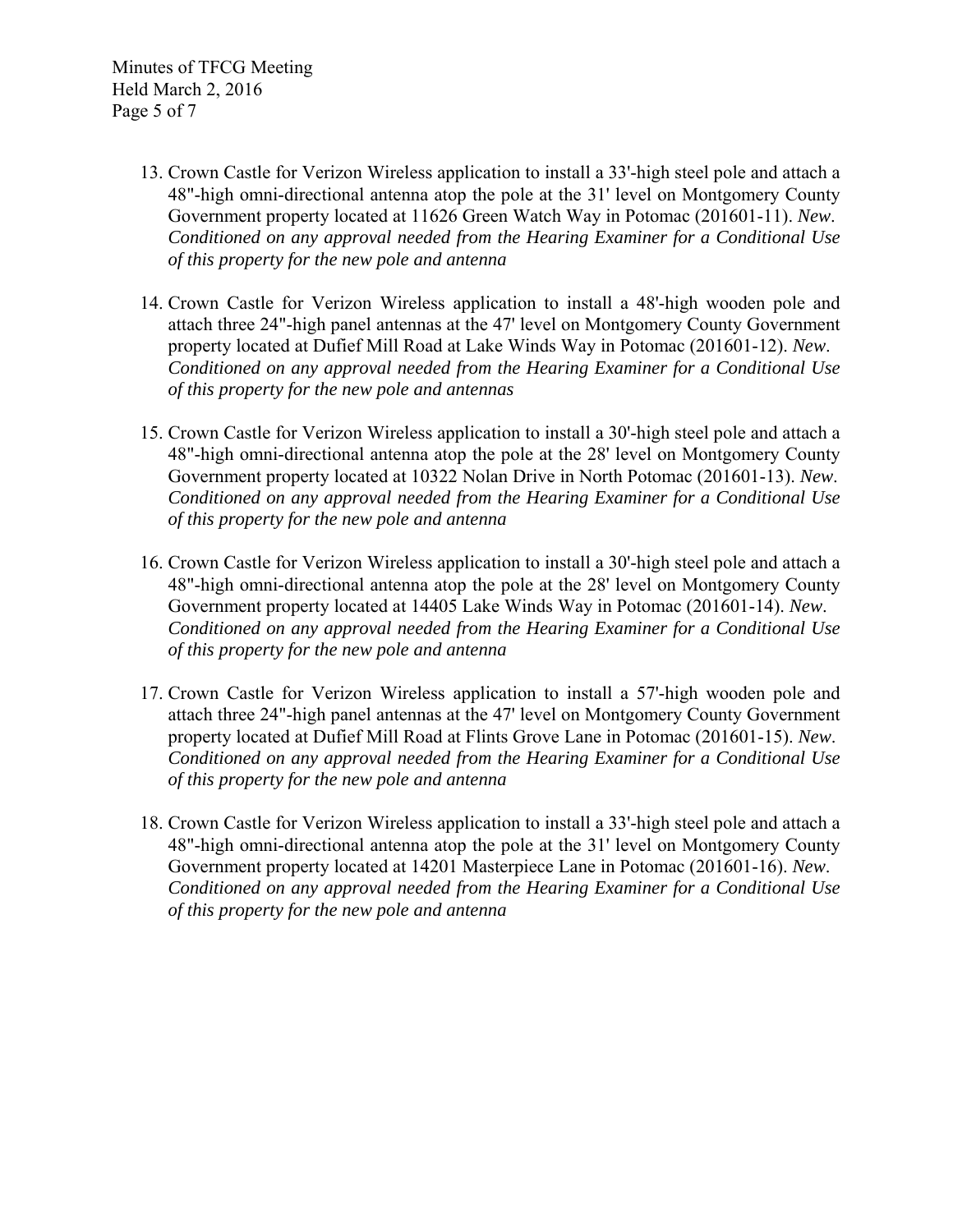19. Crown Castle for Verizon Wireless application to install a 30'-high steel pole and attach a 48"-high omni-directional antenna atop the pole at the 28' level on Montgomery County Government property located at Lake Winds Way at Outpost Drive in Potomac (201601- 17). *New*.

*Conditioned on any approval needed from the Hearing Examiner for a Conditional Use of this property for the new pole and antenna* 

20. Crown Castle for Verizon Wireless application to install a 33'-high steel pole and attach a 48"-high omni-directional antenna atop the pole at the 31' level on Montgomery County Government property located at 14800 Rolling Green Way in Potomac (201601-18). *New*.

*Conditioned on any approval needed from the Hearing Examiner for a Conditional Use of this property for the new pole and antenna* 

21. Crown Castle for Verizon Wireless application to install a 30'-high steel pole and attach a 48"-high omni-directional antenna atop the pole at the 28' level on Montgomery County Government property located at 13548 Wisteria Drive in Germantown (201601-19). *New*. *Conditioned on any approval needed from the Hearing Examiner for a Conditional Use of this property for the new pole and antennas or as required by applicable zoning* 

**Motion:** Mr. Rookard moved Agenda Items #12 through 21 be recommended as conditioned by the Tower Coordinator and also with a requirement that they meet applicable zoning requirements. Mr. Lawrence seconded the motion and it was approved with Mr. Niblock and Mr. Russ abstaining.

22. Crown Castle for T-Mobile application to install additional equipment inside an existing equipment cabinet at the 10' level on a 48'-high wooden pole on Montgomery County Government property located at Dufief Mill Road at Lake Winds Way in Potomac (201601-20). *Co-location*.

*Conditioned on construction of the new pole and equipment cabinet* 

**Discussion:** Nancy Rodriguez stated that this and the next three applications on the Regular Agenda are similar in that each is a T-Mobile application to add equipment that will enable it to transmit from the same antennas on the new poles to be installed by Crown Castle for Verizon Wireless. She noted that the antennas will be shared with Verizon Wireless and that the T-Mobile equipment will be added to the existing equipment cabinet on the pole once constructed. The Tower Coordinator recommends these four applications conditioned on approval and installation of the Crown Castle facilities.